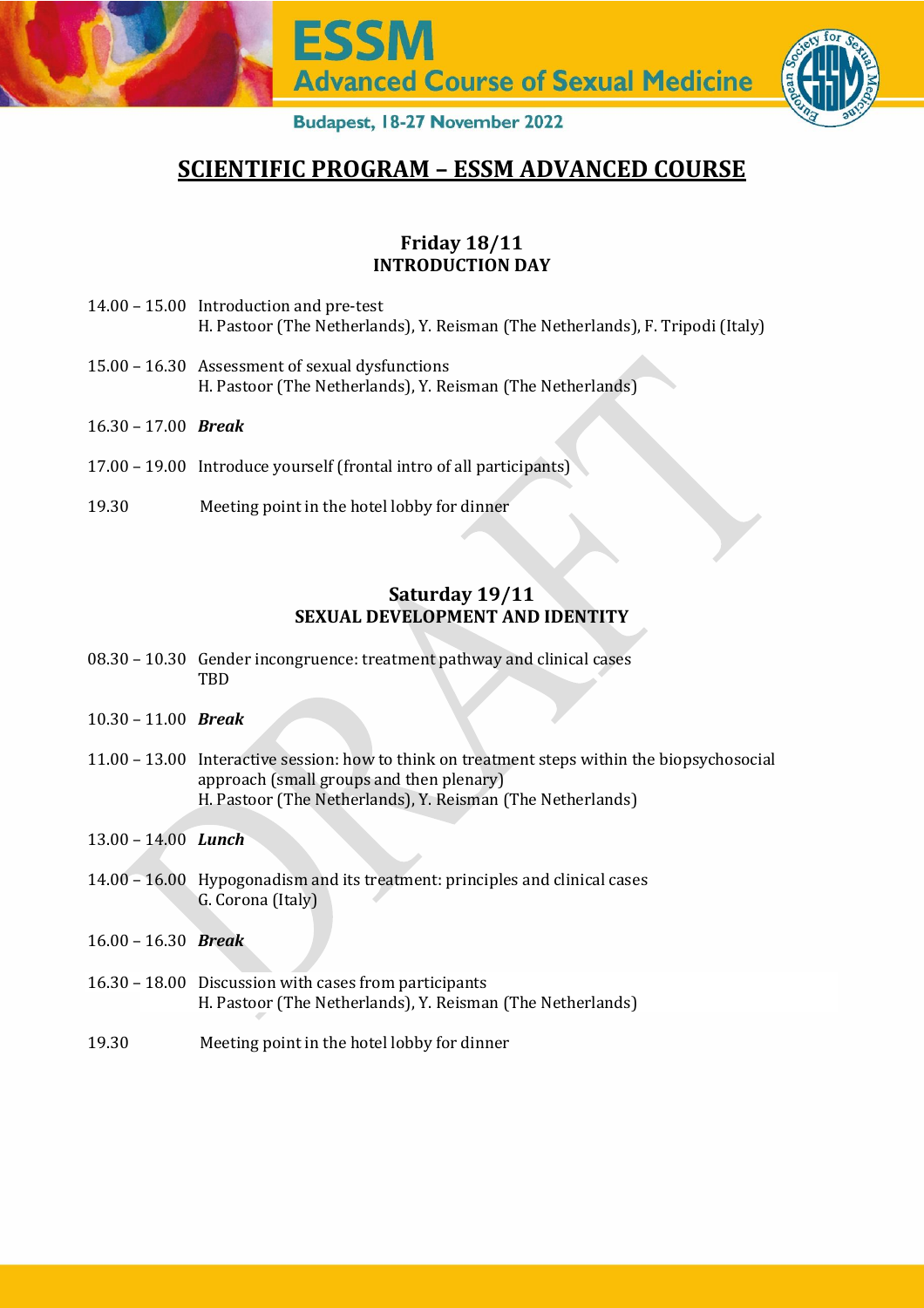

## **Sunday 20/11 MEDICAL, SURGICAL AND PSYCHOLOGICAL TREATMENTS**

- 08.30 10.30 Compulsive sexual behaviour P. Briken (Germany)
- 10.30 11.00 *Break*
- 11.00 13.00 Paraphilias P. Briken (Germany)
- 13.00 14.00 *Lunch*
- 14:00 16:00 Psychosexual therapy: treatments phases H. Pastoor (The Netherlands)
- 16.00 16.30 *Break*
- 16.30 18.00 Psychosexual therapy: transference/countertransference in clinical cases H. Pastoor (The Netherlands)
- 19.30 Meeting point in the hotel lobby for dinner

## **Monday 21/11 NEUROBIOLOGY AND CHRONIC CONDITIONS**

- 08.30 10.30 Cancer and sexuality: lessons from clinical cases Y. Reisman (The Netherlands)
- 10.30 11.00 *Break*
- 11.00 13.00 Men's sexual health including LUTS /Tips and tricks in sex therapy and sexological interventions H. Pastoor (The Netherlands), Y. Reisman (The Netherlands)
- 13.00 14.00 *Lunch*
- 14.00 16.00 Paraphilic disorders and their treatment T. Krüger (Germany)
- 16.00 16.30 *Break*
- 16.30 18.00 Supervision of 2 clinical cases from participants Y. Reisman (The Netherlands), F. Tripodi (Italy)
- 19.30 Meeting point in the hotel lobby for dinner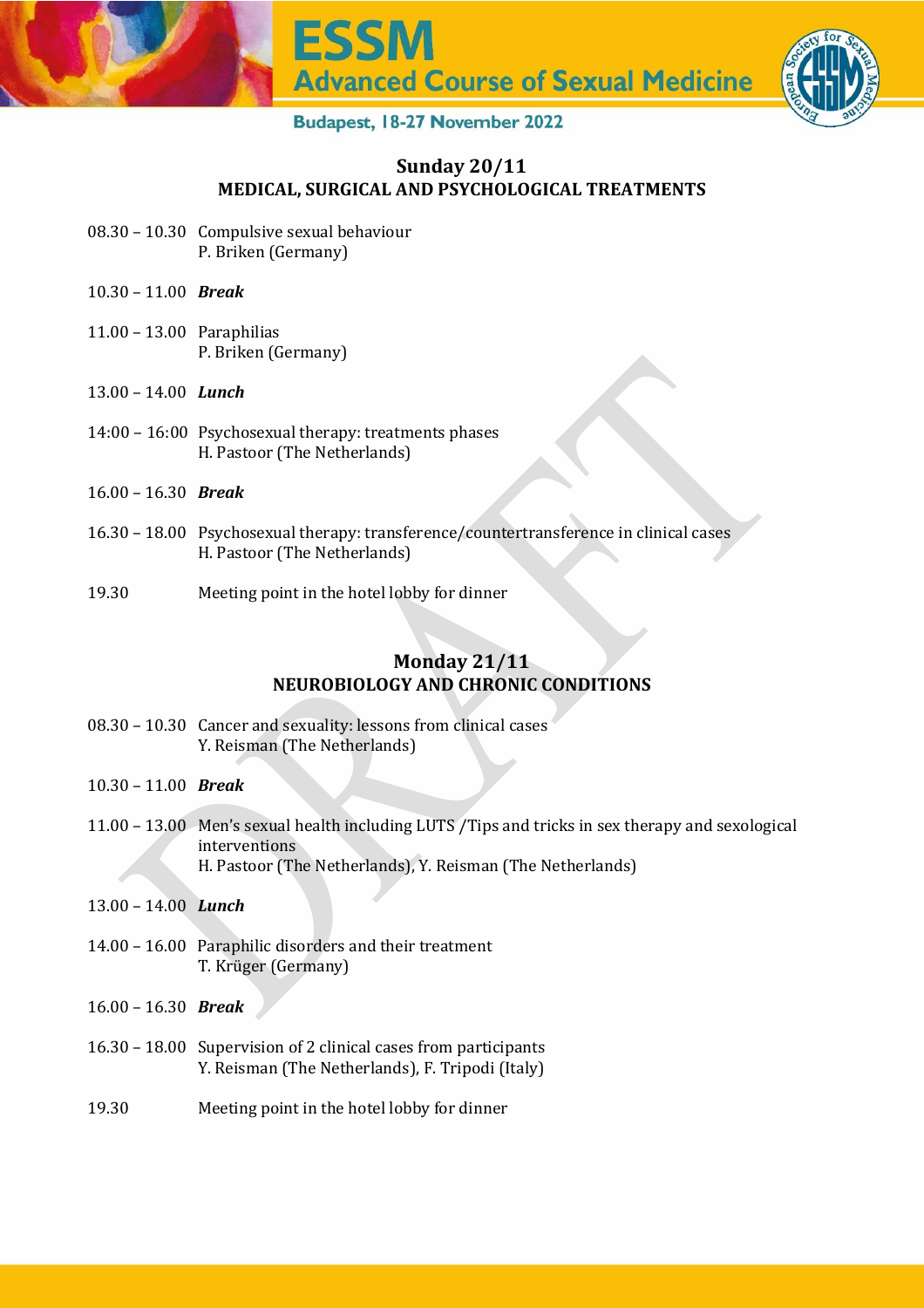

## **Tuesday 22/11 COUPLE ISSUES AND SEXUAL THERAPY IN DIFFERENT CONTEXTS**

- 08.30 10.30 Roleplay: individual session H. Pastoor (The Netherlands)
- 10.30 11.00 *Break*
- 11.00 12.00 PGAD H. Pastoor (The Netherlands)
- 12.00 13.00 Body dismorphic disorder and sexuality H. Pastoor (The Netherlands)
- 13.00 14.00 *Lunch*
- 14.00 16.00 The role of the partner in the assessment and management of sexual dysfunctions F. Tripodi (Italy)
- 16.00 16.30 *Break*
- 16.30 18.00 Clinical cases on couple therapy F. Tripodi (Italy)
- 19.30 Meeting point in the hotel lobby for dinner

# **Wednesday 23/11 PAIN AND INFERTILITY TREATMENTS**

- 08.30 10.30 Complex clinical cases through an integrated approach A. Giraldi (Denmark)
- 10.30 11.00 *Break*
- 11.00 13.00 Working on sexuality with psychiatric patients A. Giraldi (Denmark)
- 13.00 14.00 *Lunch*

#### *FREE AFTERNOON*

19.30 Meeting point in the hotel lobby for dinner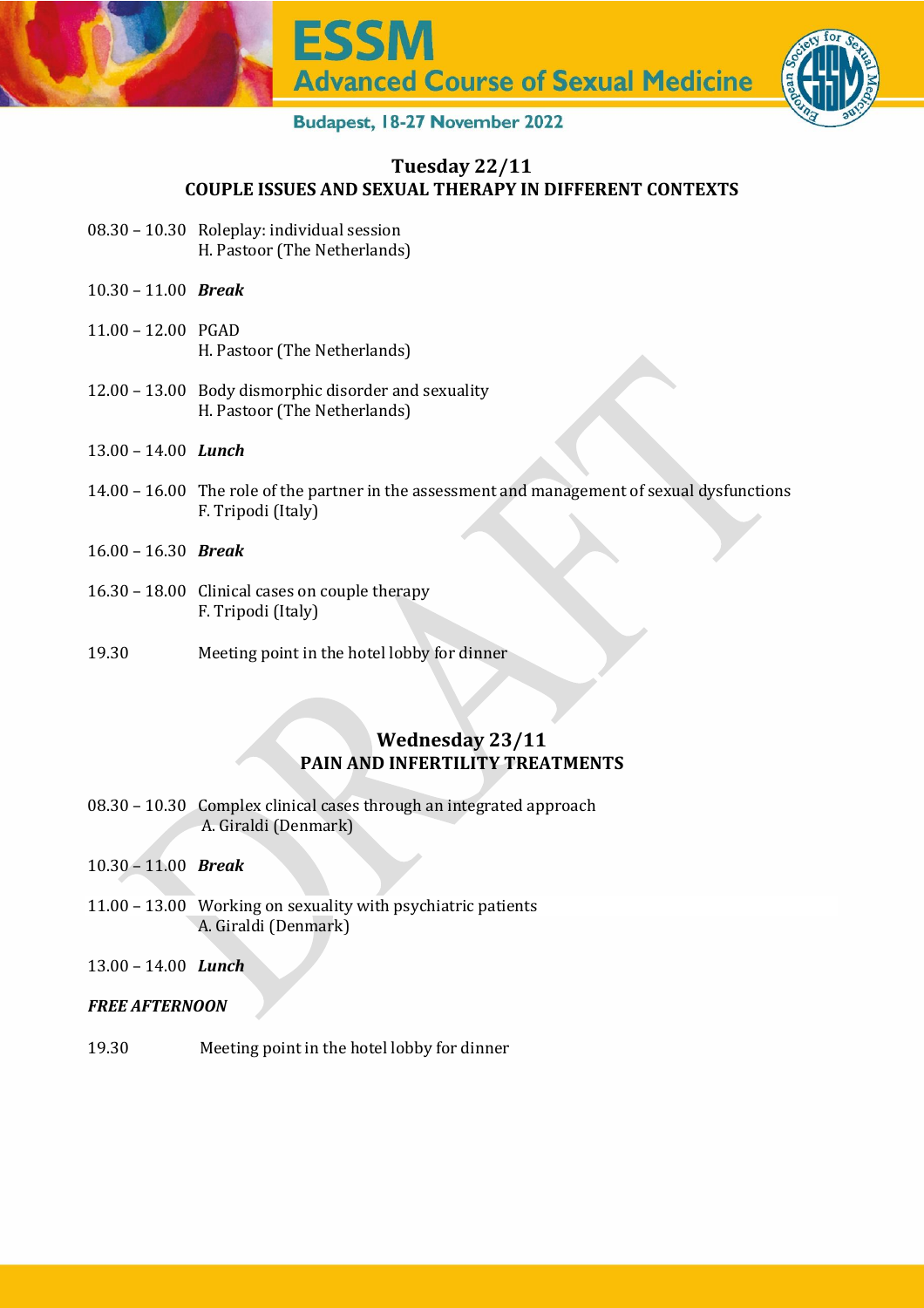

## **Thursday 24/11 SEXUAL DYSFUNCTIONS & UROLOGICAL SURGERY**

- 08.30 10.30 Workshop: How to work in intervision (2 groups, 1 mentor, in each group 1 participant presents his/her clinical case) Y. Reisman (The Netherlands), F. Tripodi (Italy)
- 10.30 11.00 *Break*
- 11.00 13.00 POIS/PSSD/PFS Y. Reisman (The Netherlands)
- 13.00 14.00 *Lunch*
- 14.00 16.00 Inhibition and excitation, their role in sexual pleasure J. Pfaus (Czech Republic)
- 16.00 16.30 *Break*
- 16.30 18.30 Urological surgery (Peyronie, congenital, implants) and emergency (fracture, priapism) in sexual medicine C. Bettocchi (Italy)
- 19.30 Meeting point in the hotel lobby for dinner

# **Friday 25/11 FEMALE SEXUAL DYSFUNCTIONS AND WORKSHOPS ON SPECIFIC TOPICS**

- 08.30 10.30 Genito-pelvic pain/penetration disorders: management of clinical cases J. Bitzer (Switzerland)
- 10.30 11.00 *Break*
- 11.00 13.00 The impact of infertility on couples: management of clinical cases J. Bitzer (Switzerland)
- 13.00 14.00 *Lunch*
- 14.00 16.00 Workshops with cases (groups on a specific theme)
	- 1. Psychological aspects of erectile dysfunction by E. Kirana (Greece)
	- 2. Chronic pelvic pain: clinical aspects by Y. Reisman (The Netherlands)
	- 3. Working with LGBT population by S. Neves (UK)
- 16.00 16.30 *Break*
- 16.30 18.30 Workshops with cases (groups on a specific theme)
	- 1. Psychological aspects of ejaculatory disorders by E. Kirana (Greece)
	- 2. PCOS and sexuality by H. Pastoor (The Netherlands)
		- & Toys are not only for joy by Y. Reisman (The Netherlands)
	- 3. How to be a kink aware health care provider by S. Neves (UK)
- 19.30 Meeting point in the hotel lobby for dinner